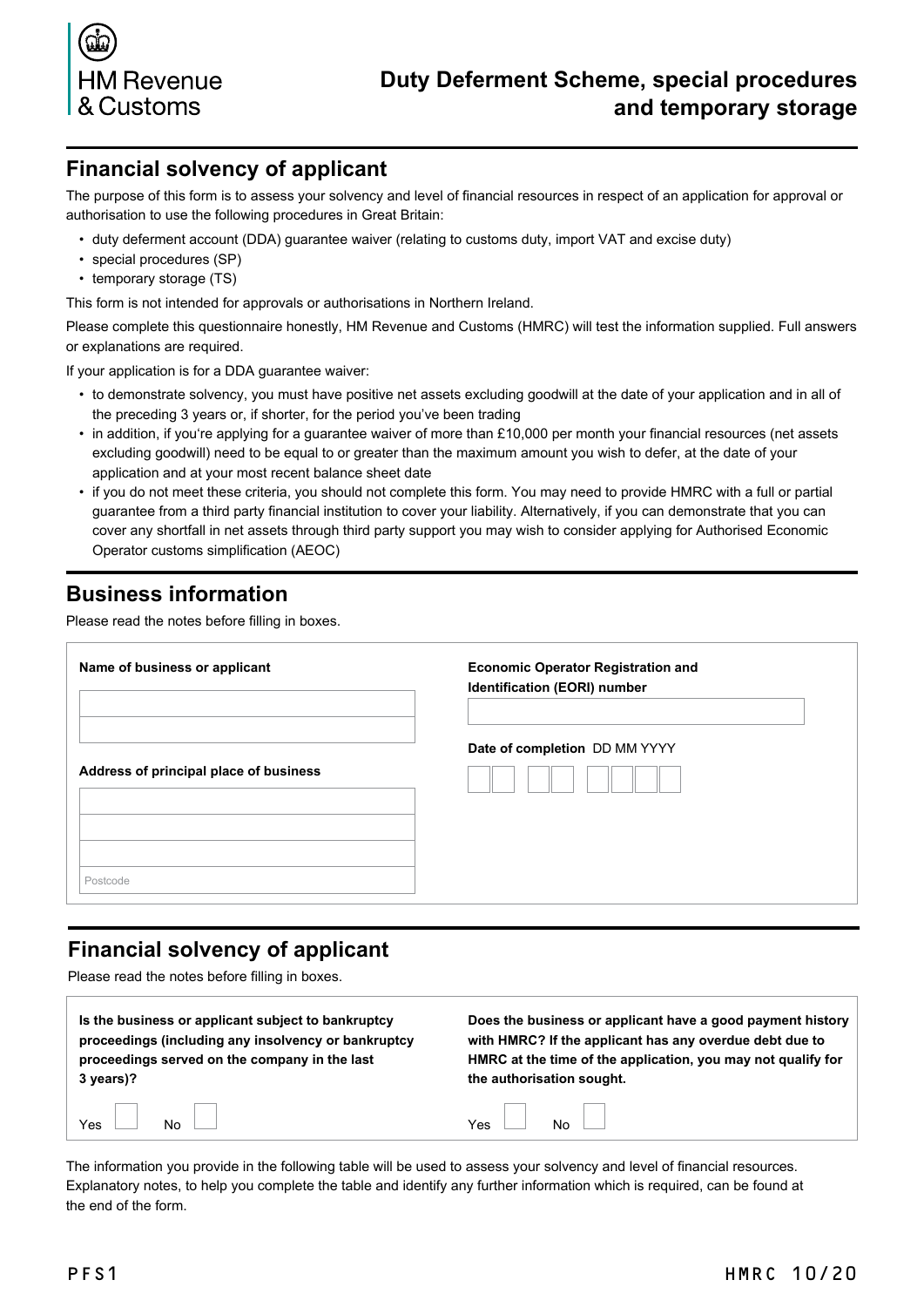|                 |                                                            |                             |                                                                                                  | <b>Column A</b>        | <b>Column B</b>                                   | Column C                                          | <b>Column D</b>                                   | <b>Column E</b>                                                                   | <b>Column F</b>                                  |
|-----------------|------------------------------------------------------------|-----------------------------|--------------------------------------------------------------------------------------------------|------------------------|---------------------------------------------------|---------------------------------------------------|---------------------------------------------------|-----------------------------------------------------------------------------------|--------------------------------------------------|
|                 |                                                            | <b>Note</b><br>reference    | Information<br>to be<br>entered in<br><b>Columns A</b><br>to D (and<br>E and F if<br>applicable) | Management<br>accounts | <b>Financial</b><br><b>Statements</b><br>$Yr - 1$ | <b>Financial</b><br><b>Statements</b><br>$Yr - 2$ | <b>Financial</b><br><b>Statements</b><br>$Yr - 3$ | <b>Financial</b><br><b>Statements</b><br>$Yr - 4$<br>(if required<br>see Note 3b) | <b>Forecasts</b><br>(if required<br>see Note 3a) |
| $\mathbf{1}$    | Year / period<br>end                                       | 1, 2, 3a,<br>3 <sub>b</sub> | Date                                                                                             |                        |                                                   |                                                   |                                                   |                                                                                   |                                                  |
| $\overline{2}$  | Length of<br>accounting<br>period                          | $\mathbf 1$                 | Number of<br>months                                                                              |                        |                                                   |                                                   |                                                   |                                                                                   |                                                  |
| 3               | Audit report<br>modified?                                  | 5                           | Yes / No /<br>N/A                                                                                |                        |                                                   |                                                   |                                                   |                                                                                   |                                                  |
| $\overline{4}$  | Any going<br>concern<br>explanations?                      | 5                           | Yes / No                                                                                         |                        |                                                   |                                                   |                                                   |                                                                                   |                                                  |
| $5\phantom{.0}$ | Profit / (loss)<br>after taxation                          | $\,6\,$                     | Amount                                                                                           |                        |                                                   |                                                   |                                                   |                                                                                   |                                                  |
| 6               | Net current<br>assets<br>(liabilities)                     | $\overline{7}$              | Amount                                                                                           |                        |                                                   |                                                   |                                                   |                                                                                   |                                                  |
| $\overline{7}$  | Net assets<br>(liabilities) [A]                            | 8                           | Amount                                                                                           |                        |                                                   |                                                   |                                                   |                                                                                   |                                                  |
| 8               | Goodwill [B]                                               | $\boldsymbol{9}$            | Amount                                                                                           |                        |                                                   |                                                   |                                                   |                                                                                   |                                                  |
| 9               | Net assets<br>(liabilities)<br>excluding<br>goodwill [A-B] | 10                          | Amount                                                                                           |                        |                                                   |                                                   |                                                   |                                                                                   |                                                  |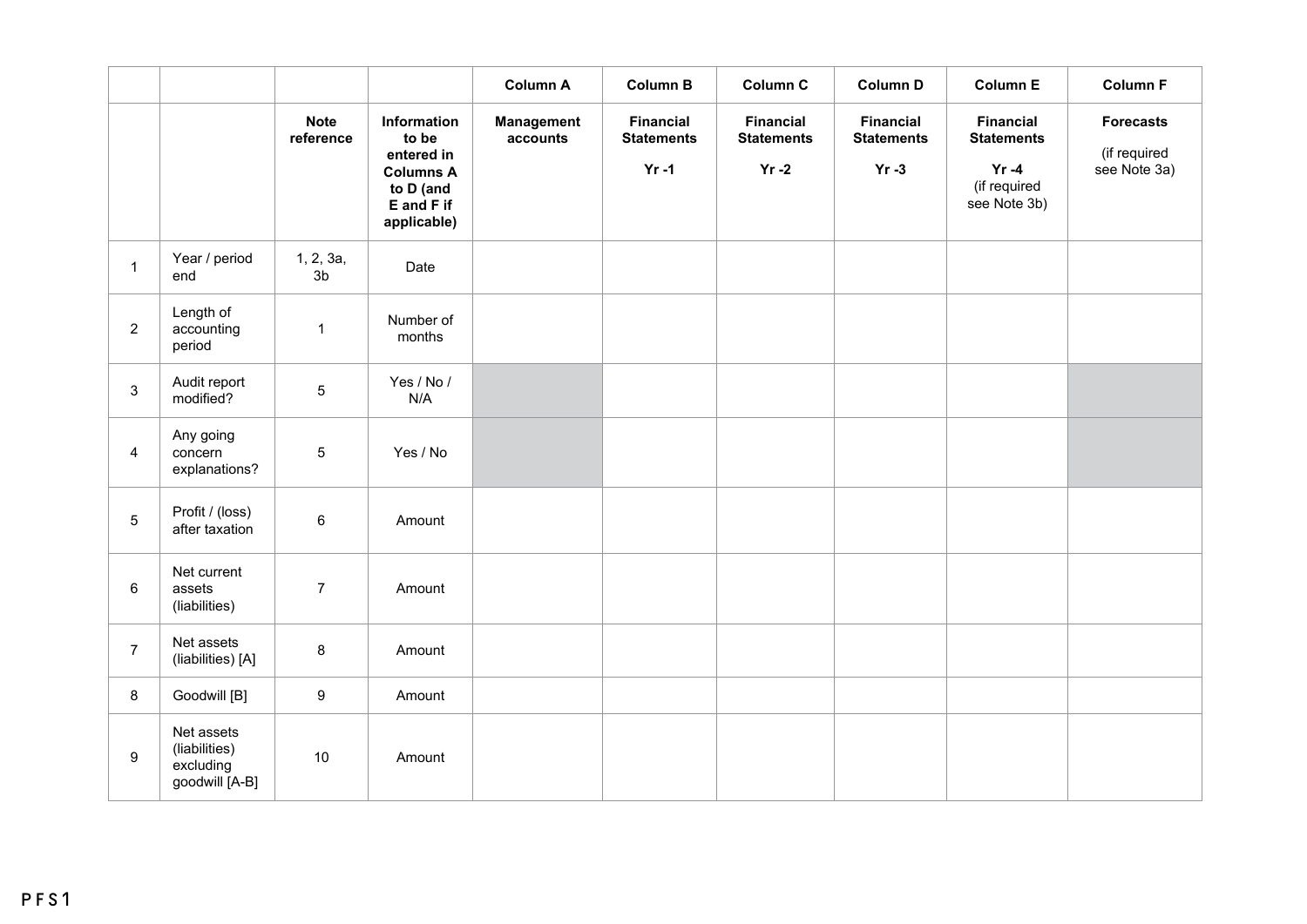## **Additional notes**

Î.

| Table row reference<br>for example row 5 | Provide the additional information as set out in the Explanatory notes |
|------------------------------------------|------------------------------------------------------------------------|
|                                          |                                                                        |
|                                          |                                                                        |
|                                          |                                                                        |
|                                          |                                                                        |
|                                          |                                                                        |
|                                          |                                                                        |
|                                          |                                                                        |
|                                          |                                                                        |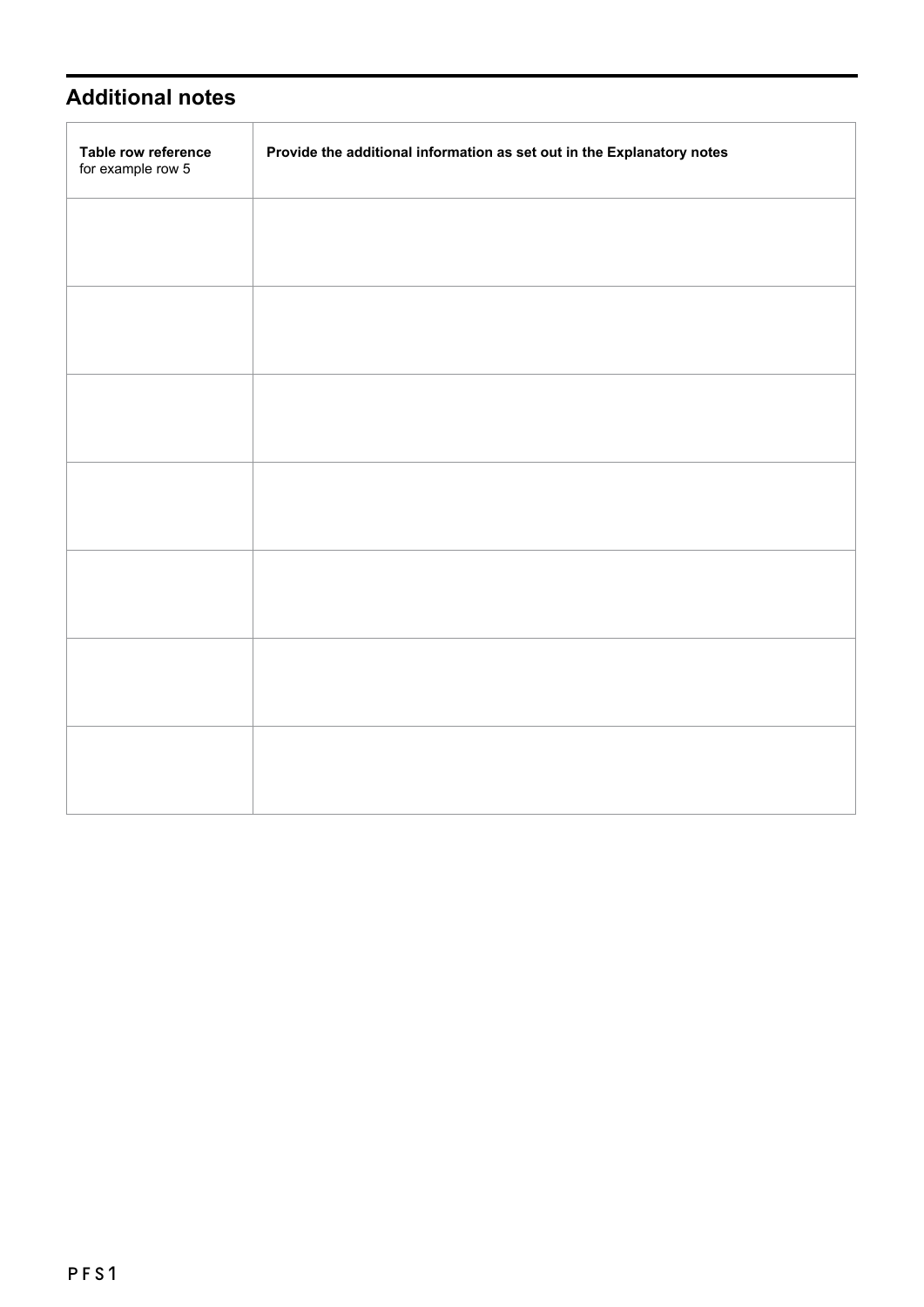# **Checklist of documentation provided**

Check applicable boxes, and identify each document provided using the reference number shown below:

| <b>Documentation</b>                                                                   | <b>Check</b> | <b>Reference</b> | When this should be provided                                                                                                                                                 |
|----------------------------------------------------------------------------------------|--------------|------------------|------------------------------------------------------------------------------------------------------------------------------------------------------------------------------|
| Management accounts                                                                    |              | D <sub>1</sub>   | When 3 or more months have<br>passed between the balance<br>sheet date of your last<br>financial statements and your<br>application date                                     |
| Draft financial statements                                                             |              | D <sub>2</sub>   | When the most recent<br>financial statements are in<br>draft form and not yet signed<br>(see Note 1)                                                                         |
| Financial statements for the previous<br>3 years (or 4 years if Column E is completed) |              | D <sub>3</sub>   | When financial statements<br>are not filed with Companies<br>House (see Note 4)                                                                                              |
| Forecasts (profit and loss and balance sheet)<br>for next 12 months                    |              | D <sub>4</sub>   | When the financial information<br>available does not cover a<br>full 3 years before the date of<br>application (see Note 3a)                                                 |
| Copy of Auditor's Reports                                                              |              | D <sub>5</sub>   | When there is a modification<br>to the Auditor's Report (see<br>Note 5)                                                                                                      |
| Reconciliation of management accounts<br>to previous financial statements              |              | D <sub>6</sub>   | When the management<br>accounts start with an opening<br>net assets position which differs<br>from that reported in your most<br>recent financial statements<br>(see Note 2) |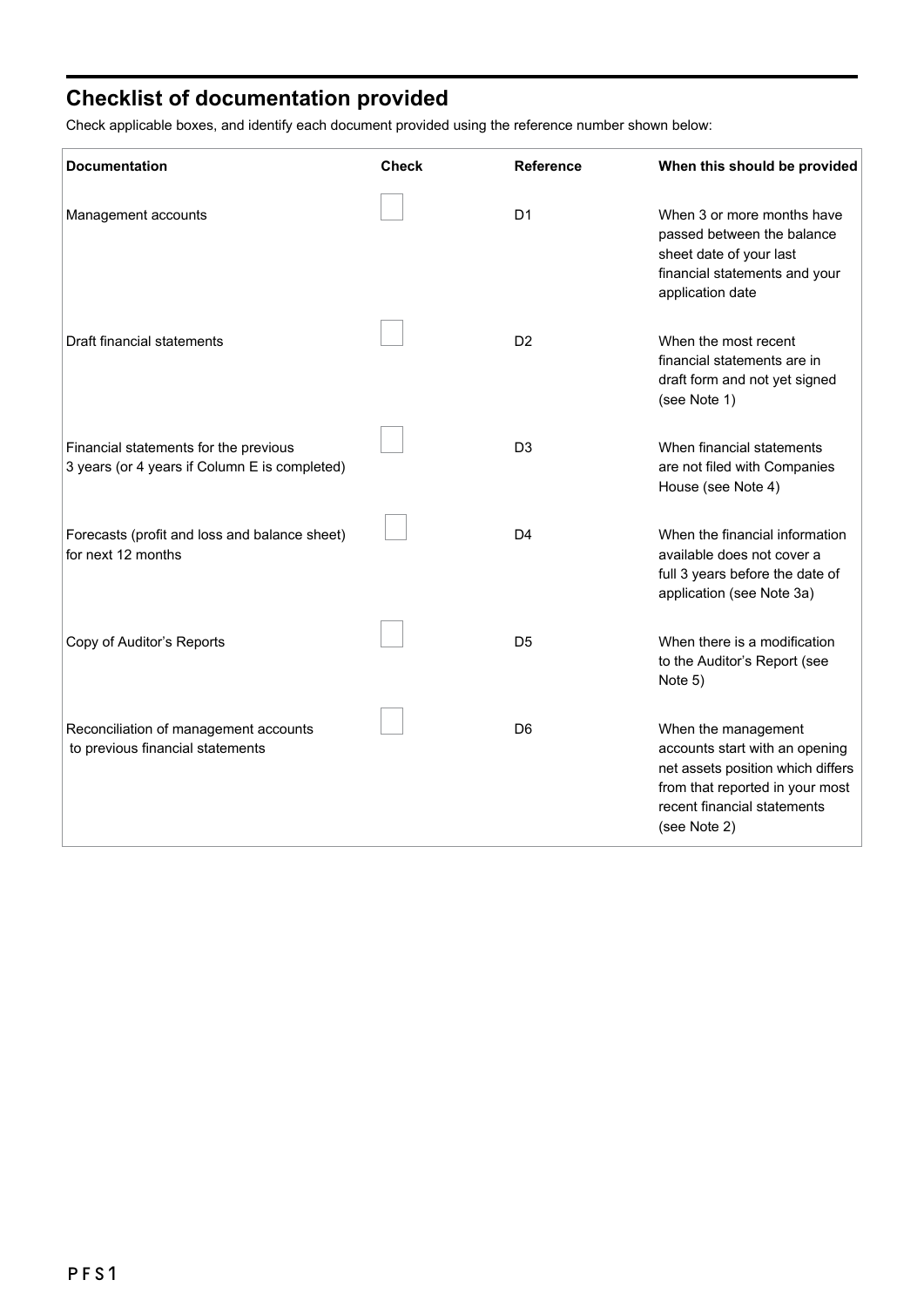## **Declaration**

I declare that the information given above is a true and accurate representation of my business and I have disclosed any irregularities or matters which could affect HMRC's assessment of my ability to meet the criteria.

If it is found that the data given above is false, HMRC may revoke any authorisation given.

Anyone who gives false information about goods imported under these arrangements may be liable to penalties under the Customs and Excise Management Act 1979. I understand the above.

| <b>Full name</b> | Position in the company |
|------------------|-------------------------|
| Signature        | <b>Date DD MM YYYY</b>  |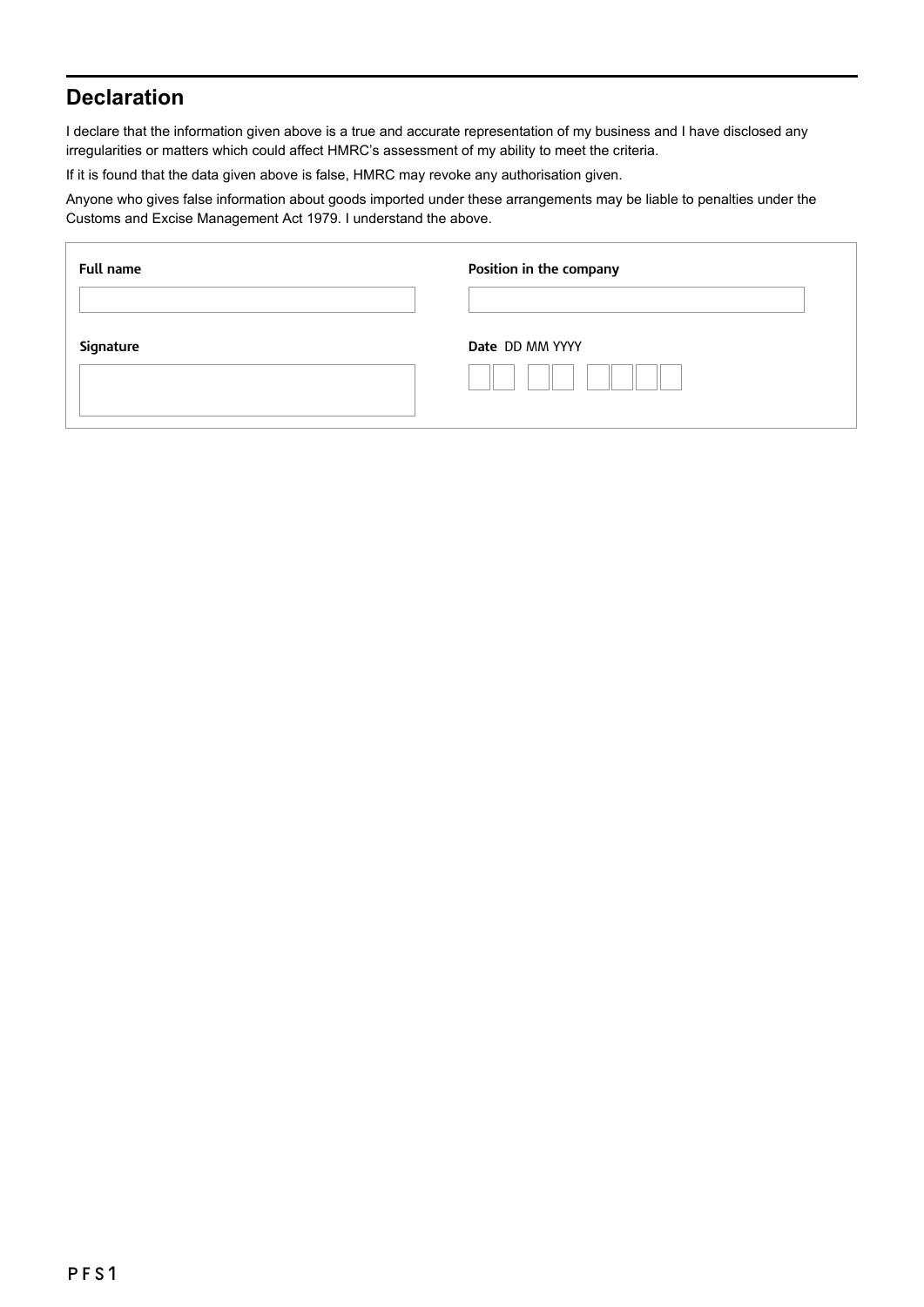## **Explanatory notes**

### **General**

Amounts should be recorded in the table in single units of currency (not rounded to thousands or millions), with the currency identified. Negative figures should be identified as such by putting them in brackets (for example '(£1,000)').

#### **Note 1**

We require financial information covering the period of 3 years up to the date of your application. Enter the most recent financial information from your management accounts in the left hand column (Column A), working to the right for earlier periods on the basis of your financial statements. State the length of each accounting period in row 2. Illustrative examples are set out below.

#### **Example 1:**

You have a March year end and apply on 12 March 2020.

Provide financial information from your management accounts for the 11 months ended 29 February 2020 (Column A) and your financial statements for the years ended 31 March 2019 (Column B), 31 March 2018 (Column C) and 31 March 2017 (Column D).

#### **Example 2:**

You have a December year end and apply on 12 June 2020. Your December 2019 accounts are currently in draft form.

Provide financial information from your management accounts for the 5 months ended 31 May 2020 (Column A), your draft financial statements for the year ended 31 December 2019 (Column B) and your financial statements for the years ended 31 December 2018 (Column C) and 31 December 2017 (Column D). You'll need to provide a copy of your draft financial statements for the year ended 31 December 2019 in addition to your recent management accounts.

#### **Example 3:**

You have a December year end and apply on 12 June 2020. You have not prepared your December 2019 accounts.

Provide financial information from your management accounts for the 5 months ended 31 May 2020 (Column A) and the 12 months ended 31 December 2019 (Column B), and your financial statements for the years ended 31 December 2018 (Column C) and 31 December 2017 (Column D).

#### **Note 2**

If 3 or more months have passed between the balance sheet date of your last financial statements (either draft or signed) and your application date, include a copy of your management accounts with your application, to include a profit and loss account and balance sheet as a minimum. The management accounts you provide must cover the period from your last financial statements up to a date that is within 2 months of the date of your application.

If you're part of a group, the management accounts must be:

- for the entity making the application and not the group (or any consolidated part of it)
- prepared on the same (comparable) basis as your financial statements

The classification of assets and liabilities in the management accounts should be on the same basis as in the financial statements. If it's not, please adjust the figures in the table so that they're comparable to the financial statements, and provide an explanation in the 'Additional notes' box. For example, intercompany liabilities may be presented as long term liabilities or equity in the management accounts, but classified as current in the financial statements. The figures in the table should be adjusted to classify intercompany liabilities as current, and an explanation provided in the 'Additional notes box'.

If the management accounts start with an opening net assets position which differs from that reported in your most recent financial statements, provide a reconciliation to include an explanation for all reconciling items.

#### **Note 3**

- a.If the financial information requested does not cover 3 full years before the date of your application because you started trading less than 3 years ago, you'll need to provide profit and loss, and balance sheet forecasts covering at least the next 12 months from the date of application and complete Column F.
- b.If the financial information requested does not cover 3 full years before the date of your application because one (or more) of your financial periods is for less than 12 months, you'll need to complete Column E.

#### **Note 4**

If your financial statements are not filed at Companies House (if the application is not for a Company or LLP), state 'N/A'. You'll need to provide copies of the full financial statements along with your application.